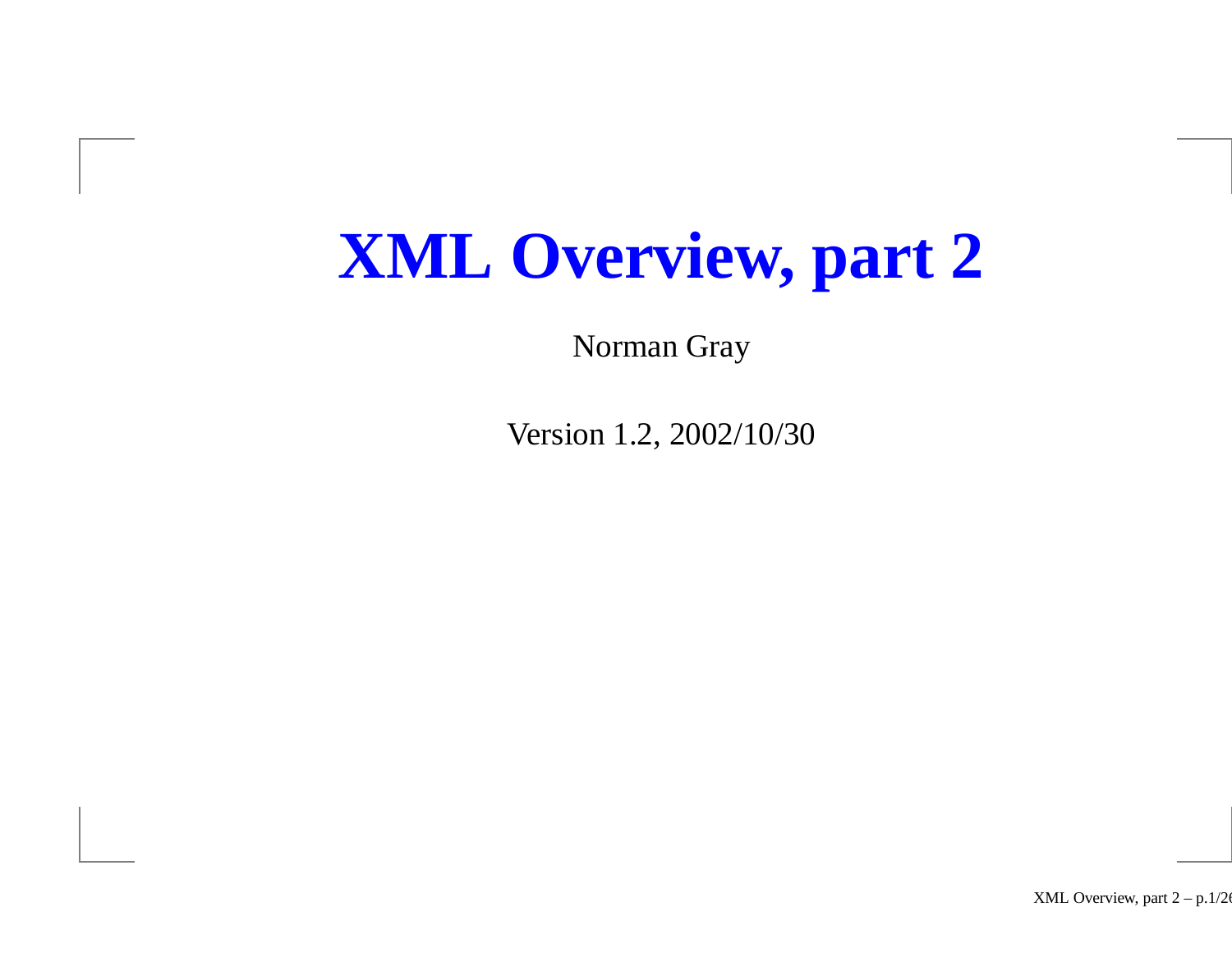## **Contents**

- **Programming with XML**
- Namespaces and architectures  $\bullet$
- UR\*
- RDF
- The future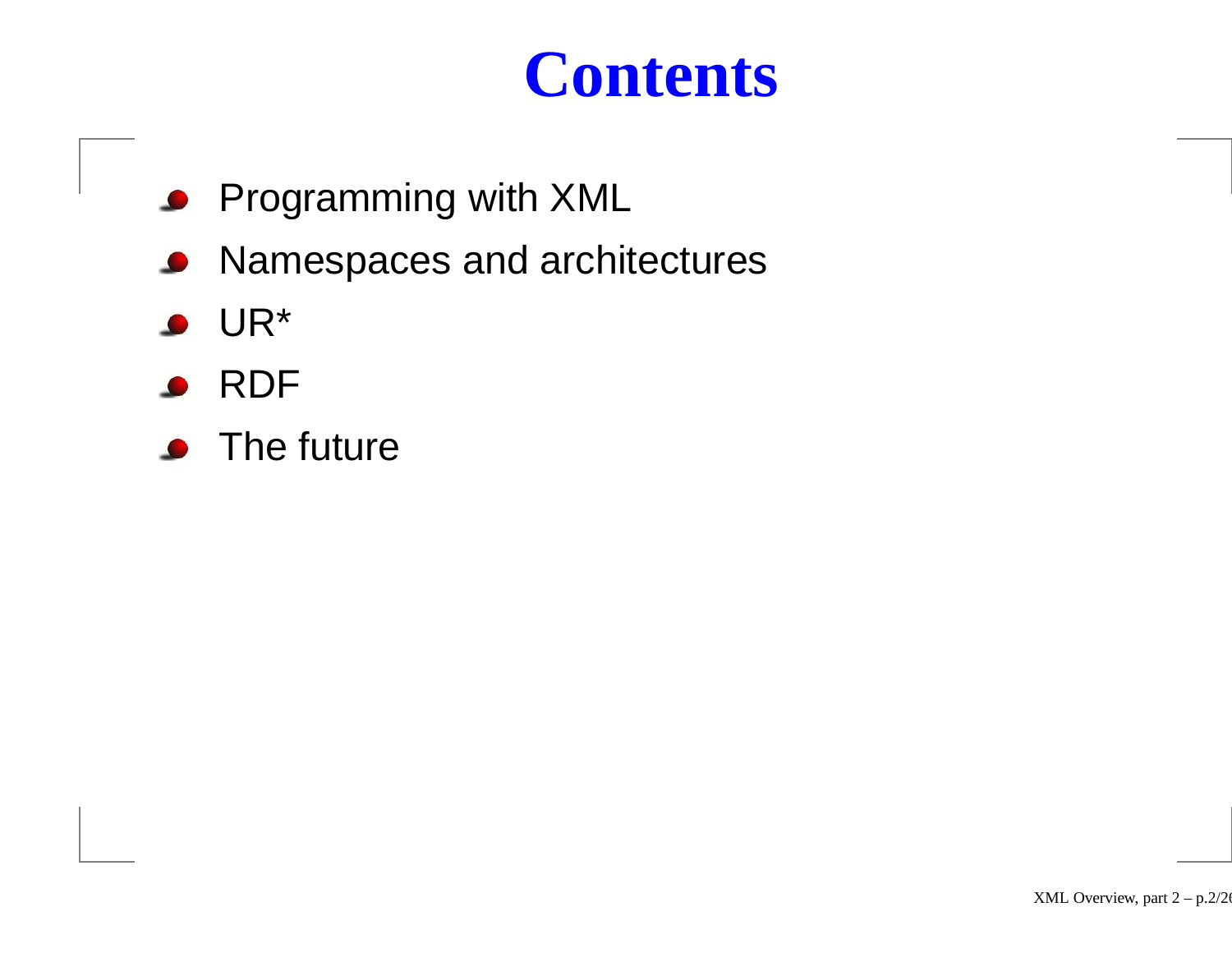# **Programming with XML**

**Contents** 

- Programming with XML
	- Parsers, languages and APIs
	- DOM
	- **Programming with DOM**
	- SAX [. . . ]
- **Namespaces and architectures**
- UR\*
- RDF
- The future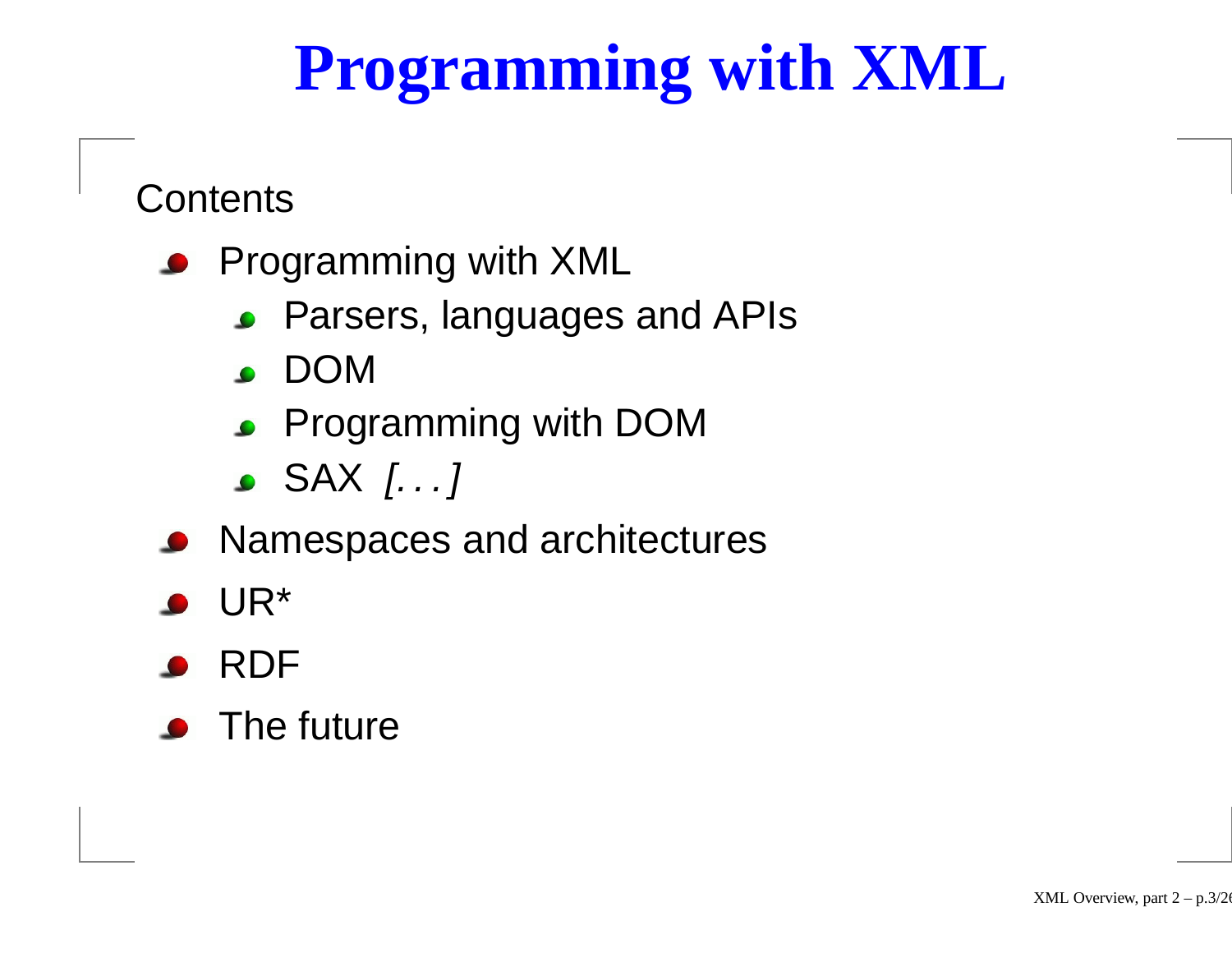# **Parsers, languages and APIs**

- There are numerous parsers, in Java, C, C++, Python, Perl, . . .
- ${\sf See}$  the  ${\sf Cover}$  ${\sf Cover}$  ${\sf Cover}$  pages,  ${\tt xml}$  ${\tt xml}$  ${\tt xml}$  .  ${\tt covers}$  .  ${\tt org}$
- DOM and SAX are the main interfaces to XML parsers
- . . . but there are also other minimal ones
- XSLT and XSL-FO are languages to transform and format documents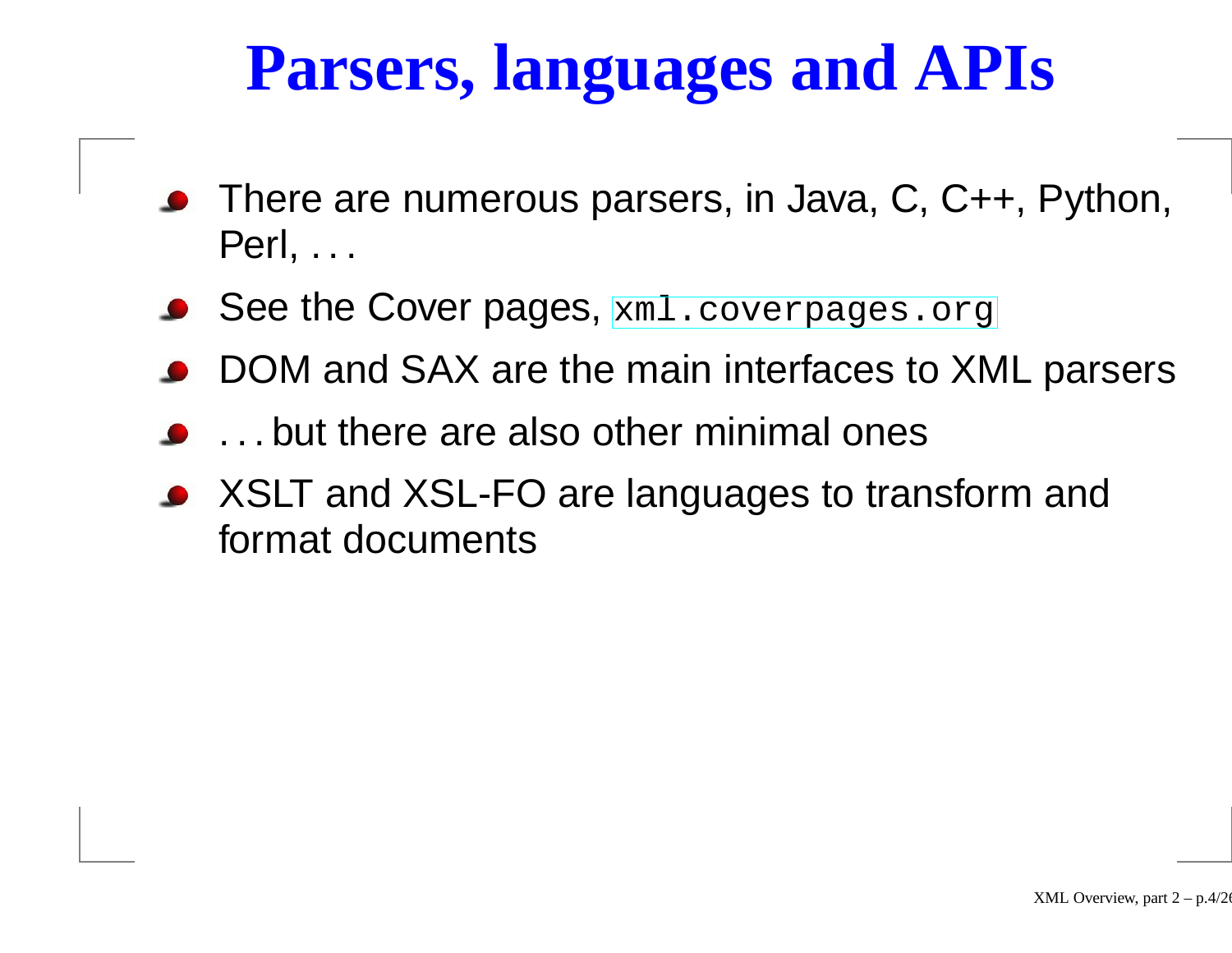# **DOM**

- 'Document Object Model' allows you to wander round the tree
- All in memory (in principle)
- Allows arbitrarily complicated programmatic control over the DOM
- Doesn't have to originate from an XML file! XML is not about angle-brackets!
- Java API: org.w3c.dom.\*, supported in javax.xml.\*
- Also <code>dom4j</code> from IBM, Xalan,  $\ldots$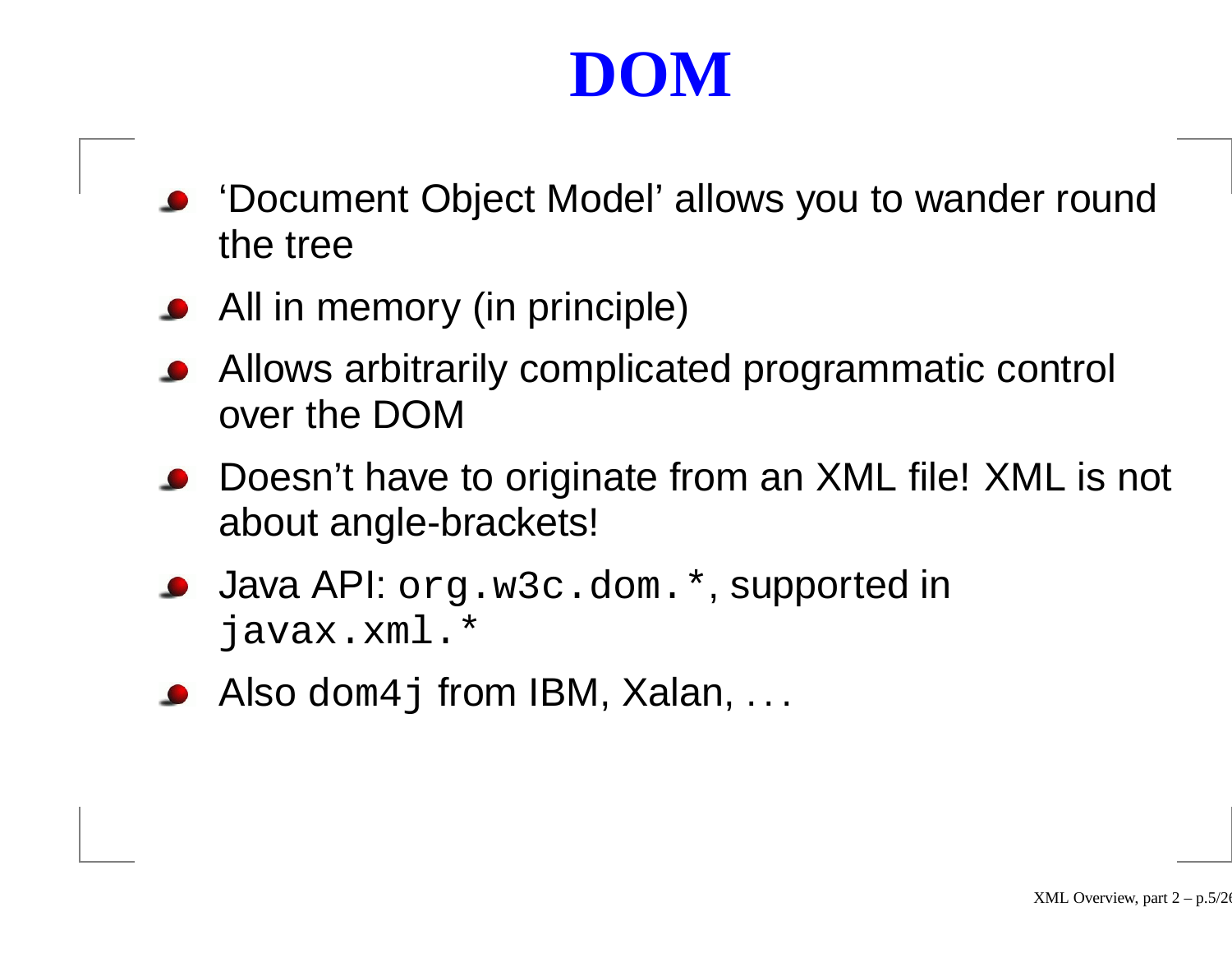# **Programming with DOM**

```
import org.w3c.dom.*;
import javax.xml.transform.*;
import javax.xml.transform.dom.DOMSource;
import javax.xml.transform.stream.StreamResult;
public class SimpleDom {
   public static void main (String[] argv) throws Exception {
        Document doc =
            javax.xml.parsers.DocumentBuilderFactory.newInstance()
            .newDocumentBuilder().newDocument();
        Element el = doc.createElement("memo");
        doc.appendChild(el);
        Element kid = doc.createElement("from");
        kid.setAttribute("email", "norman");
        el.appendChild(kid);
        Transformer trans = TransformerFactory.newInstance().newTransformer();
        trans.transform(new DOMSource(doc),
                        new StreamResult(System.out));
```
}

}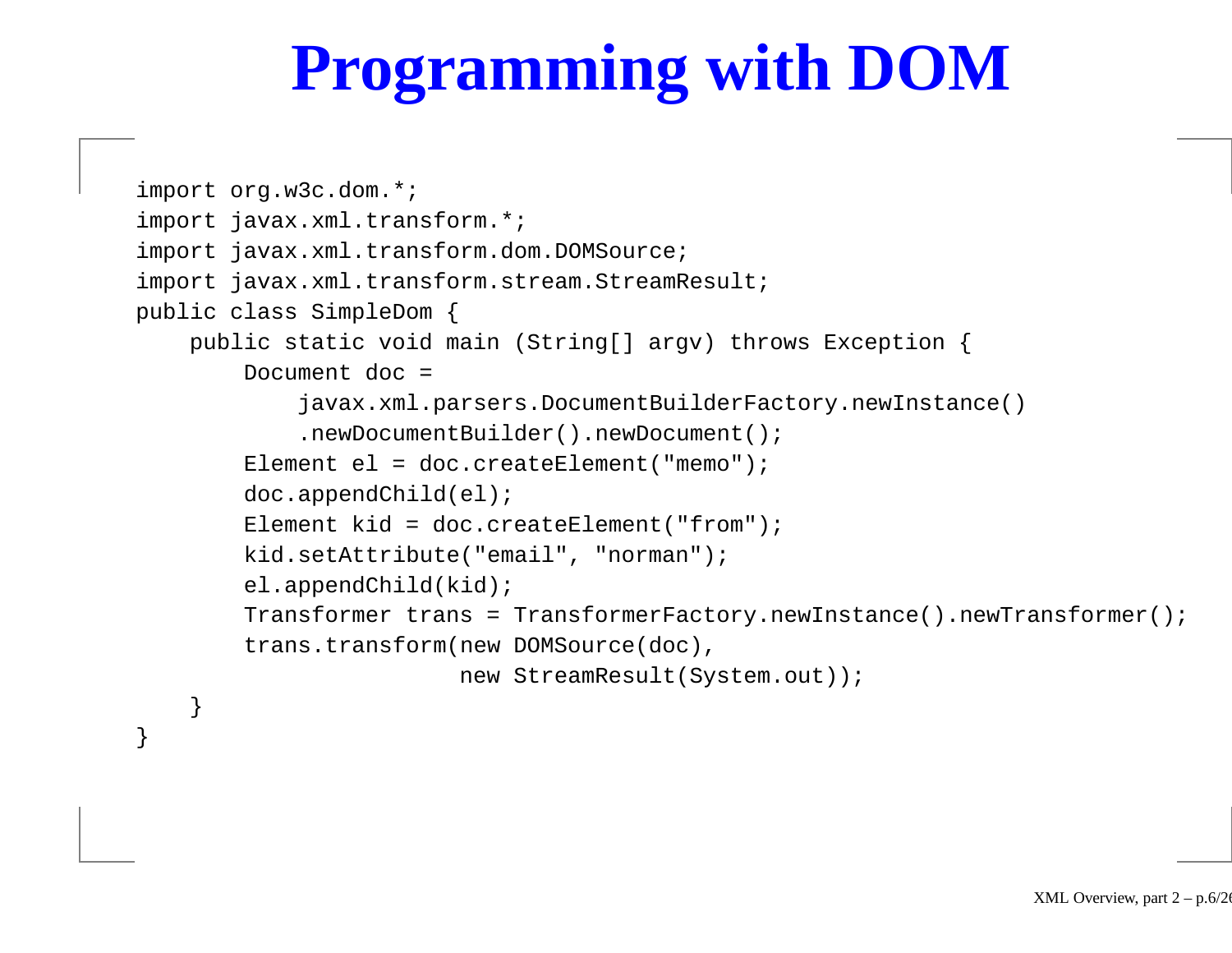#### **SAX**

- Event model  $\bullet$
- . . . so suitable for very large files
- Most suitable, in general, for formatting/searching  $\bullet$
- . . . but not limited to that
- [www](www.saxproject.org).[saxproject](www.saxproject.org).[o](www.saxproject.org)rg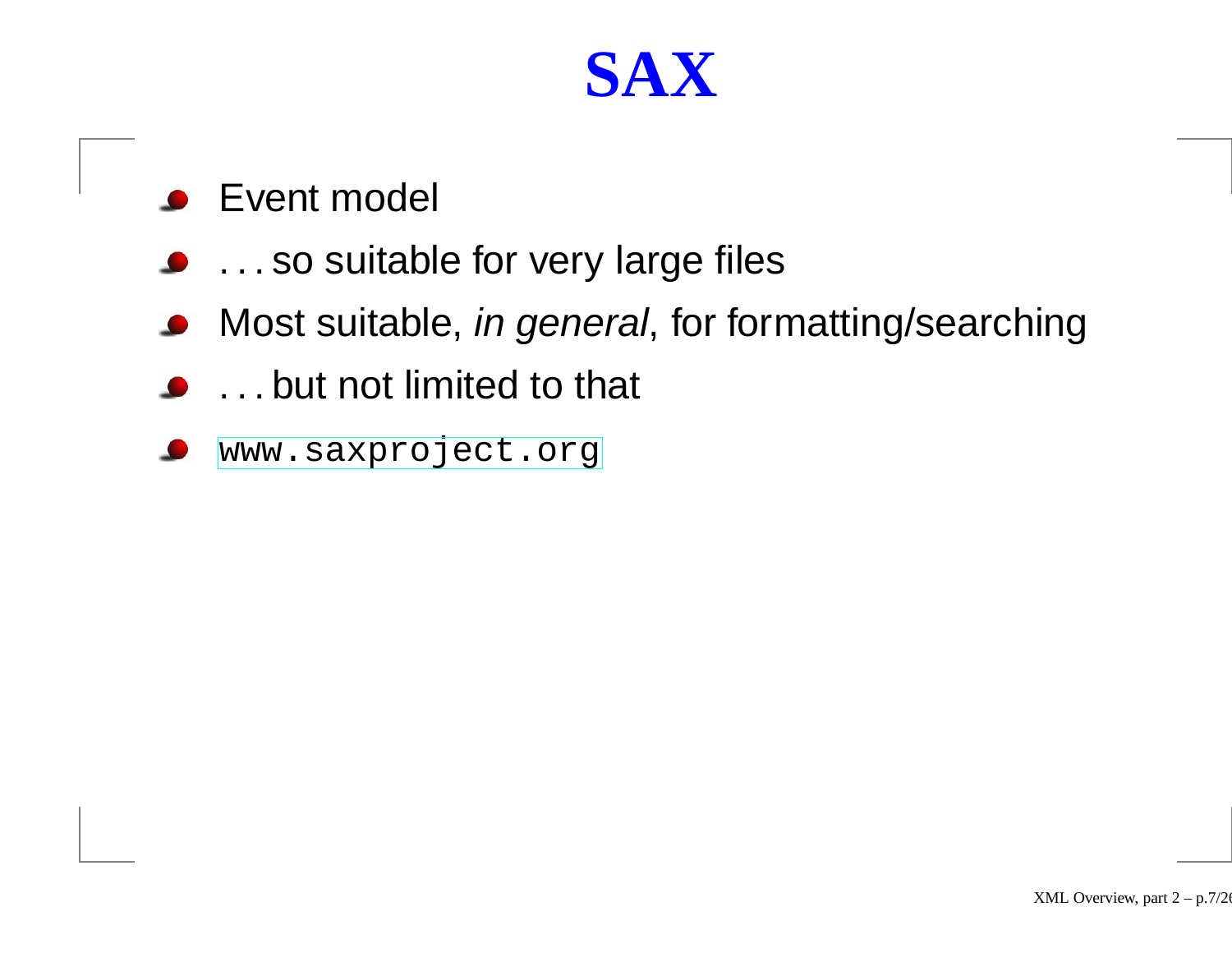# **Programming with SAX**

```
import org.xml.sax.XMLReader;
import org.xml.sax.helpers.DefaultHandler;
import org.xml.sax.helpers.XMLReaderFactory;
public class Poco extends DefaultHandler {
    public static void main (String[] args) throws Exception {
        XMLReader reader = XMLReaderFactory
          .createXMLReader("org.apache.xerces.parsers.SAXParser");
        Poco handler = new Poco();
        reader.setContentHandler(handler);
        reader.parse(args[0]);
    }
    public void startDocument() {
        System.out.print("Arf!");
    }
```
}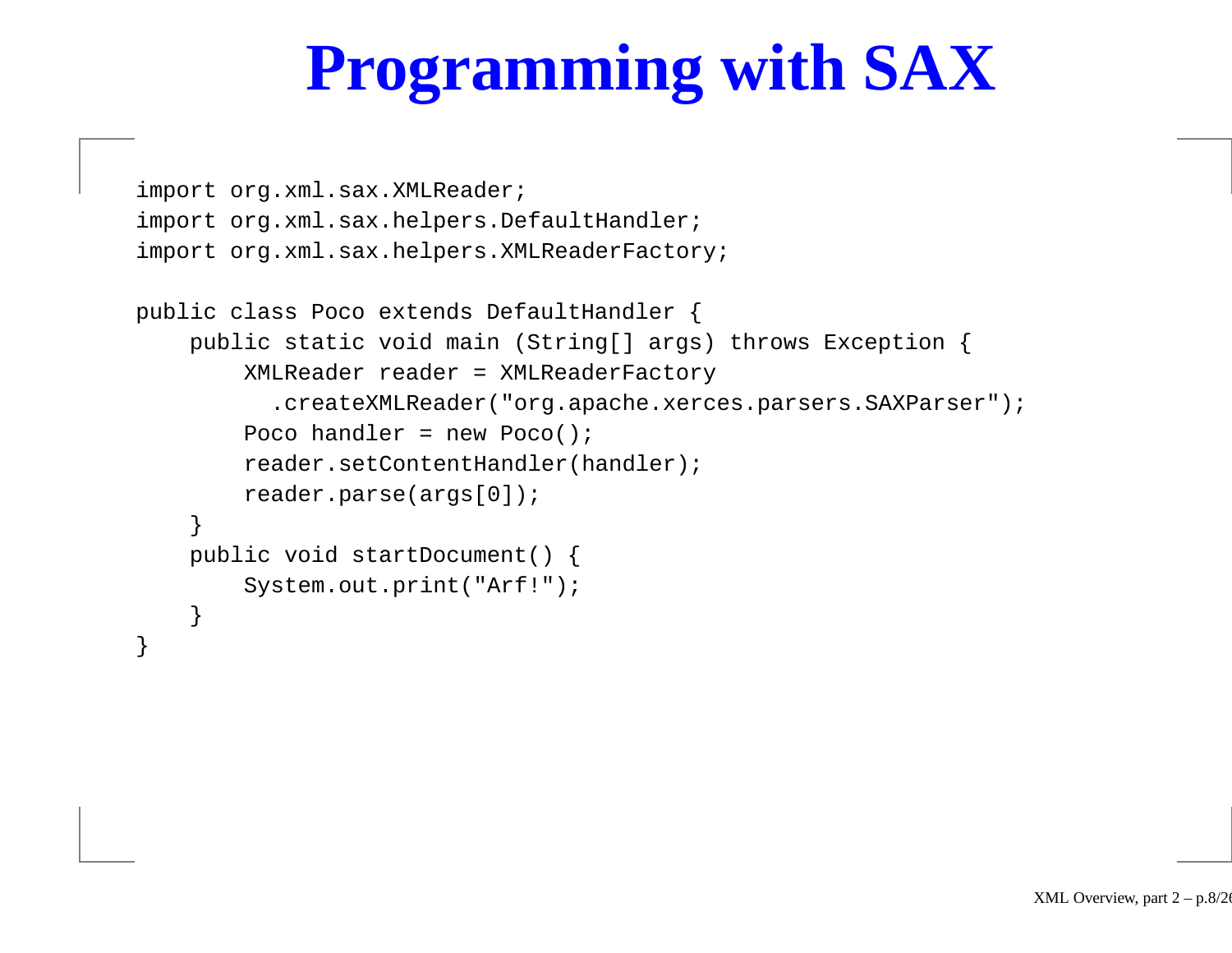#### **XSLT**

- XSLT is the (main/standard) transformation language
- Powerful, and usable, though it looks <sup>a</sup> bit wierd to begin with
- XSL-FO ('XSL Formatting Objects') is <sup>a</sup> styling language; mostly for print
- CSS isn't dead yet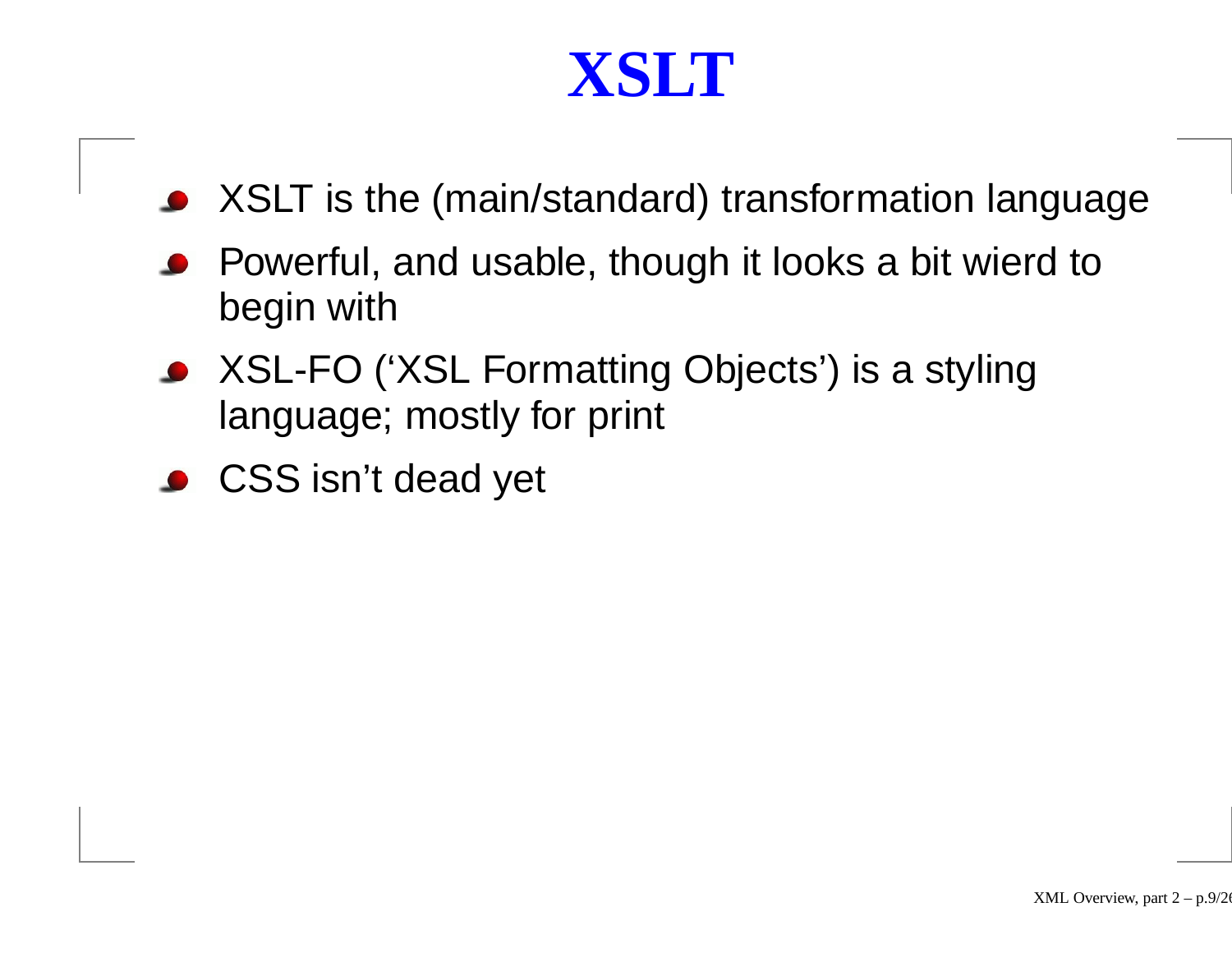# **Programming with XSLT, I**

```
<?xml version="1.0"?>
<xsl:stylesheet version="1.0"
 xmlns:xsl="http://www.w3.org/1999/XSL/Transform">
```

```
<xsl:output method="html"/>
```

```
<xsl:template match="/">
 <html><head><title>Memo from
        <xsl:apply-templates select="memo/from"/>
      </title>
    </head>
    <body>
      <xsl:apply-templates/>
    </body>
 </html>
```

```
</xsl:template>
```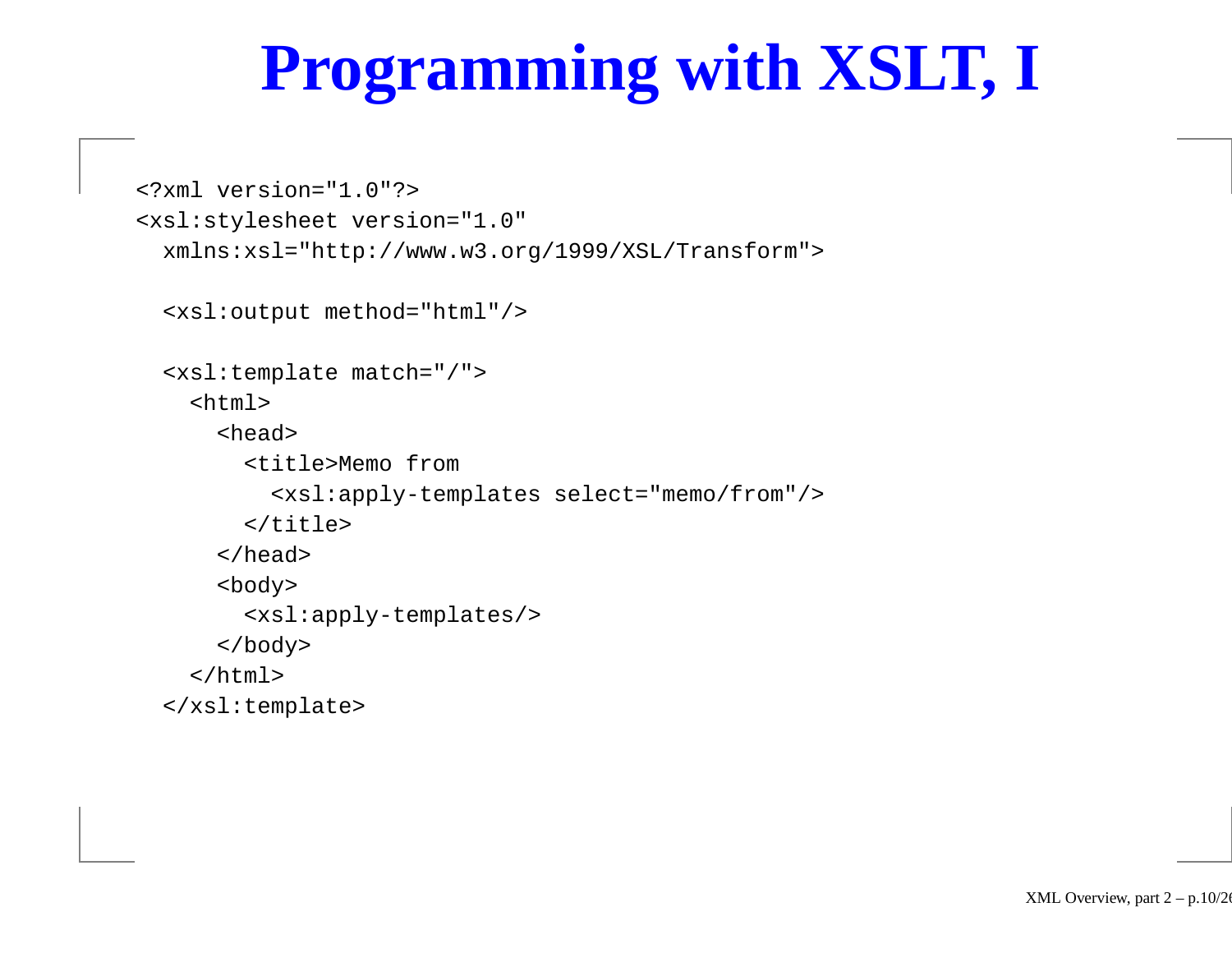# **Programming with XSLT, II**

```
<xsl:template match="memo">
 <p><strong>From <xsl:apply-templates select="from"/></strong></p>
  <xsl:apply-templates select="p"/>
</xsl:template>
```

```
<xsl:template match="from">
  <xsl:value-of select="@email"/>
</xsl:template>
```

```
<xsl:template match="p">
    <p><xsl:apply-templates/></p>
  </xsl:template>
</xsl:stylesheet>
```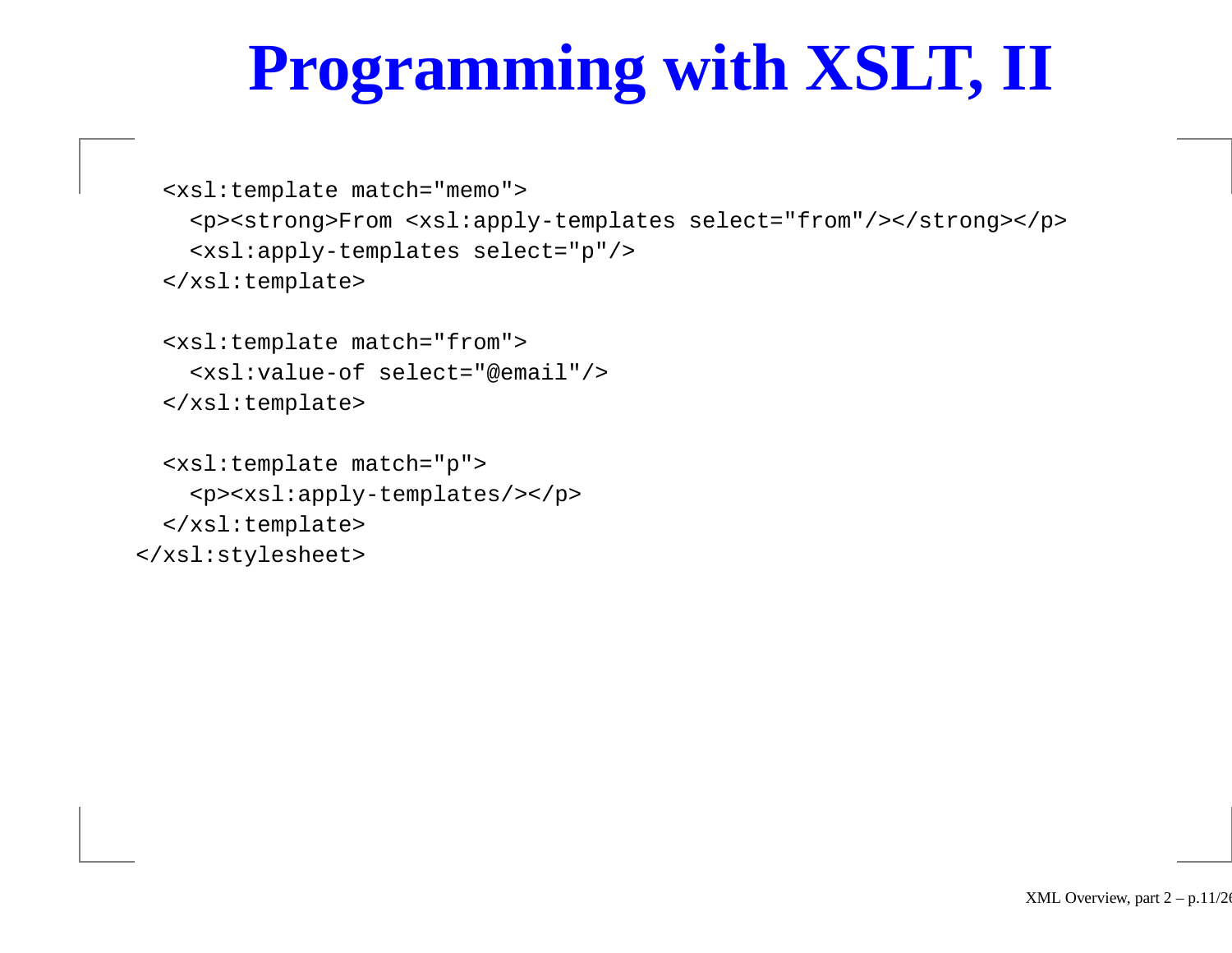# **Programming with XSLT, III**

#### Turns

```
<?xml version="1.0"?>
<memo><from email="norman@astro.gla.ac.uk"/>
  <p>Hello, there</p>
  <p>How are you?</p>
</memo>
```
#### into

```
<h+m\geq<head><title>Memo from
    norman@astro.gla.ac.uk</title>
</head>
<body>
<p>
<strong>From norman@astro.gla.ac.uk</strong>
\langle/p>
<p>Hello, there</p>
<p>How are you?</p>
</body>
</html>
```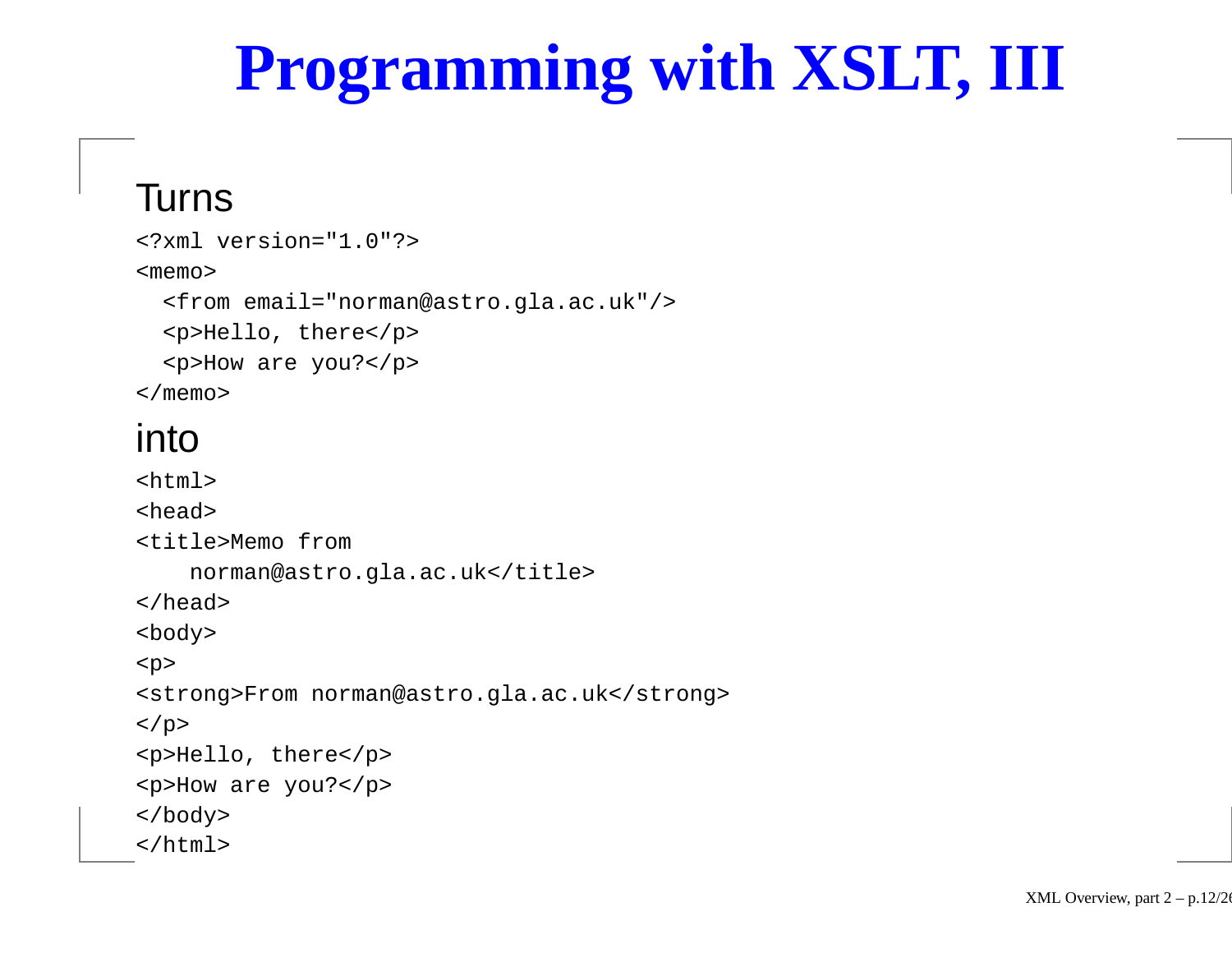## **XPath**

General syntax for specifying parts of <sup>a</sup> DOM tree. Not in XML syntax. Compact and powerful: regexp-ish.

- /memo top level element
- /memo/p all its (immediate) paragraph children
- p all the paragraphs
- $/memo/p[2]$  the third paragraph child (count from zero)
- from/@email from elements' email attributes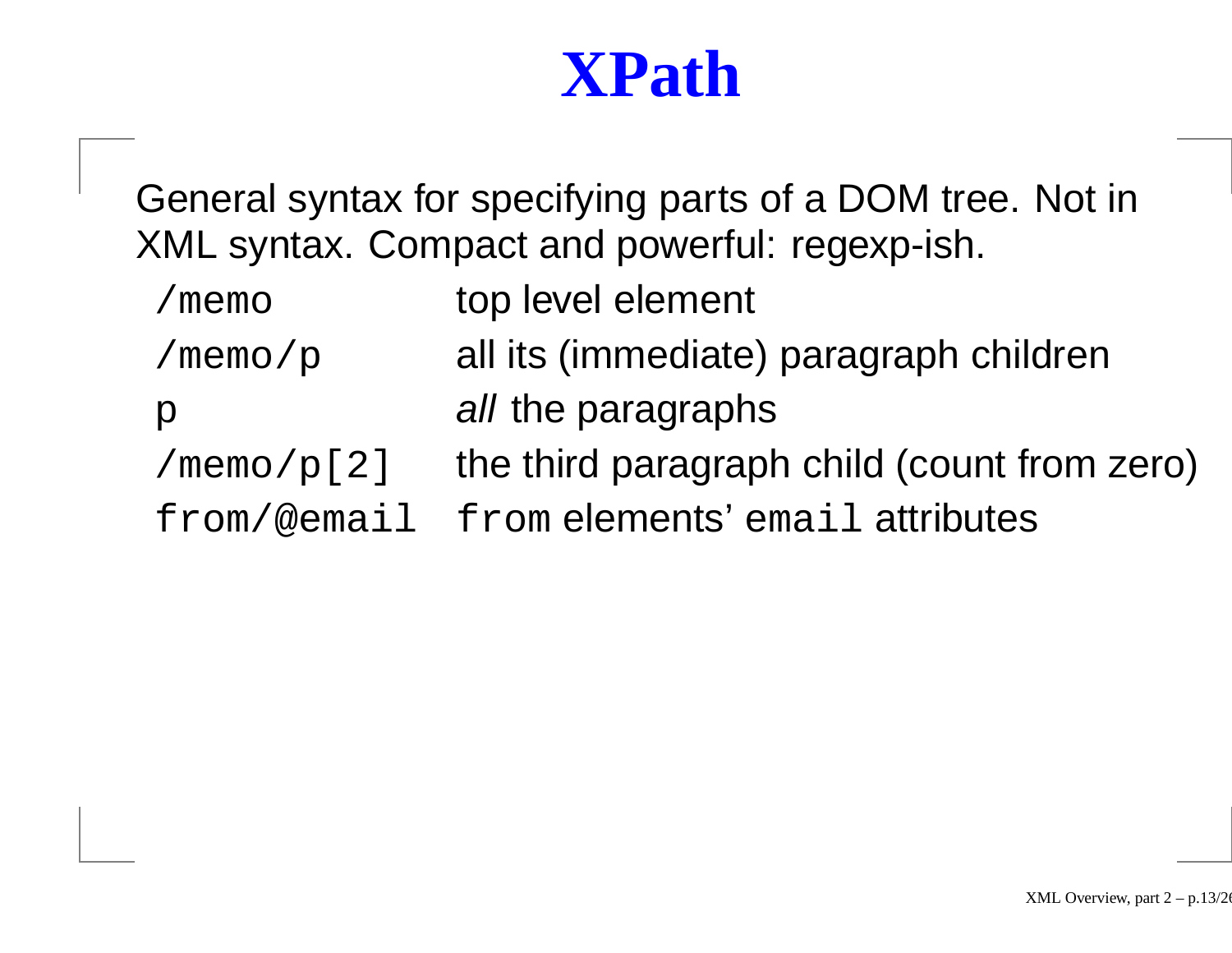# **Infoset/DOM: abstract data structures**

- The *Infoset* is a definition of the collection of information items that are available as the result of an XML parse
- **•** For example, it says that information about the order of elements is available, but the order of attributes isn't
- Really just <sup>a</sup> vocabulary for standards writers, however, and isn't directly/explicitly manipulated in any API.
- The DOM isn't just <sup>a</sup> way of getting at an XML parse: you can view it as <sup>a</sup> perfectly general API for getting at structured information
- Standards like XPath, XQuery, XSLT operate on the DOM/Infoset
- An XML file is just *one* way of stocking a DOM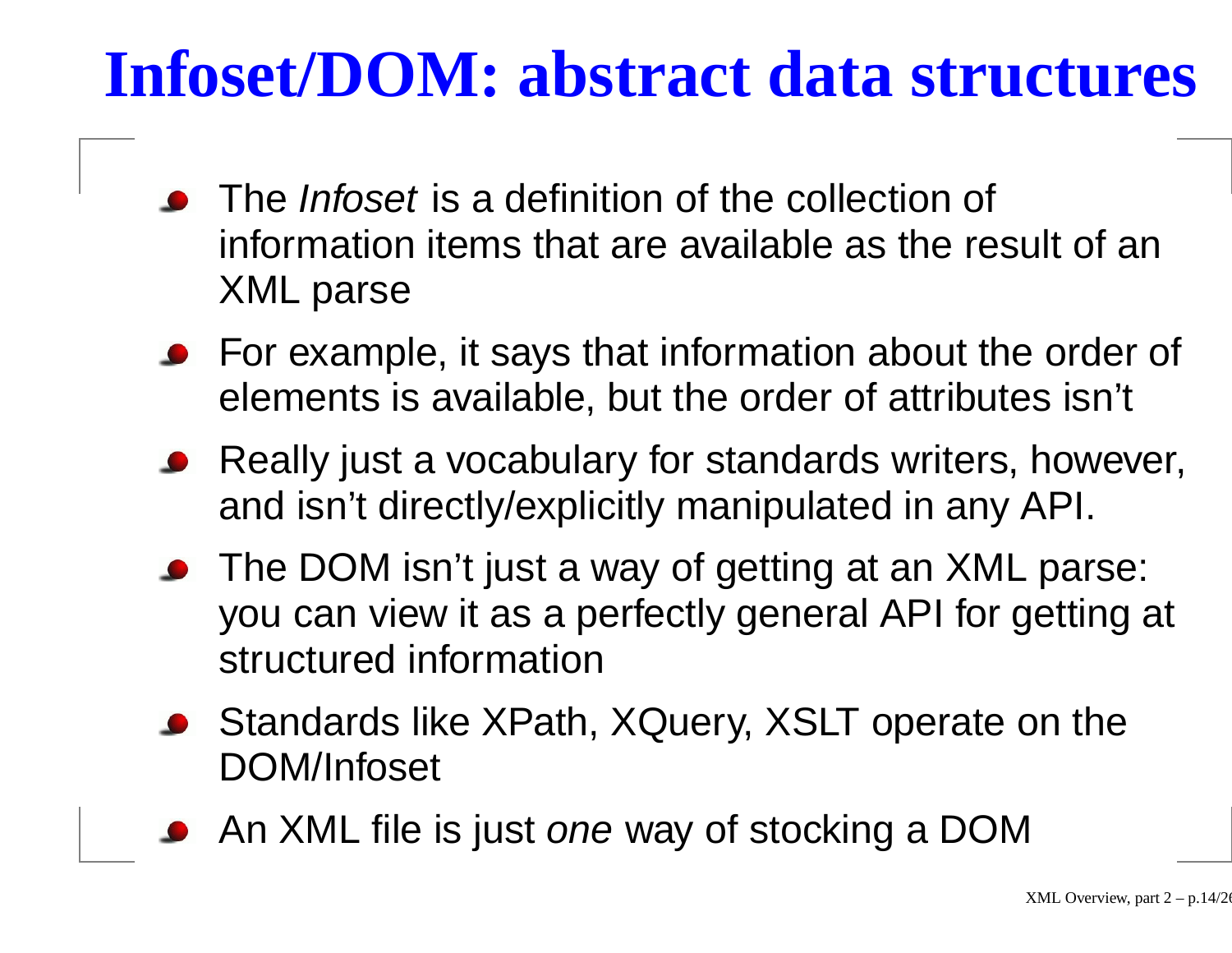# **Namespaces and architectures**

Contents

- Programming with XML
- **Namespaces and architectures** 
	- **S** Namespaces
	- . . . as architectures
	- Interpellating\* documents<br>.<br>-
- UR\*
- RDF
- The future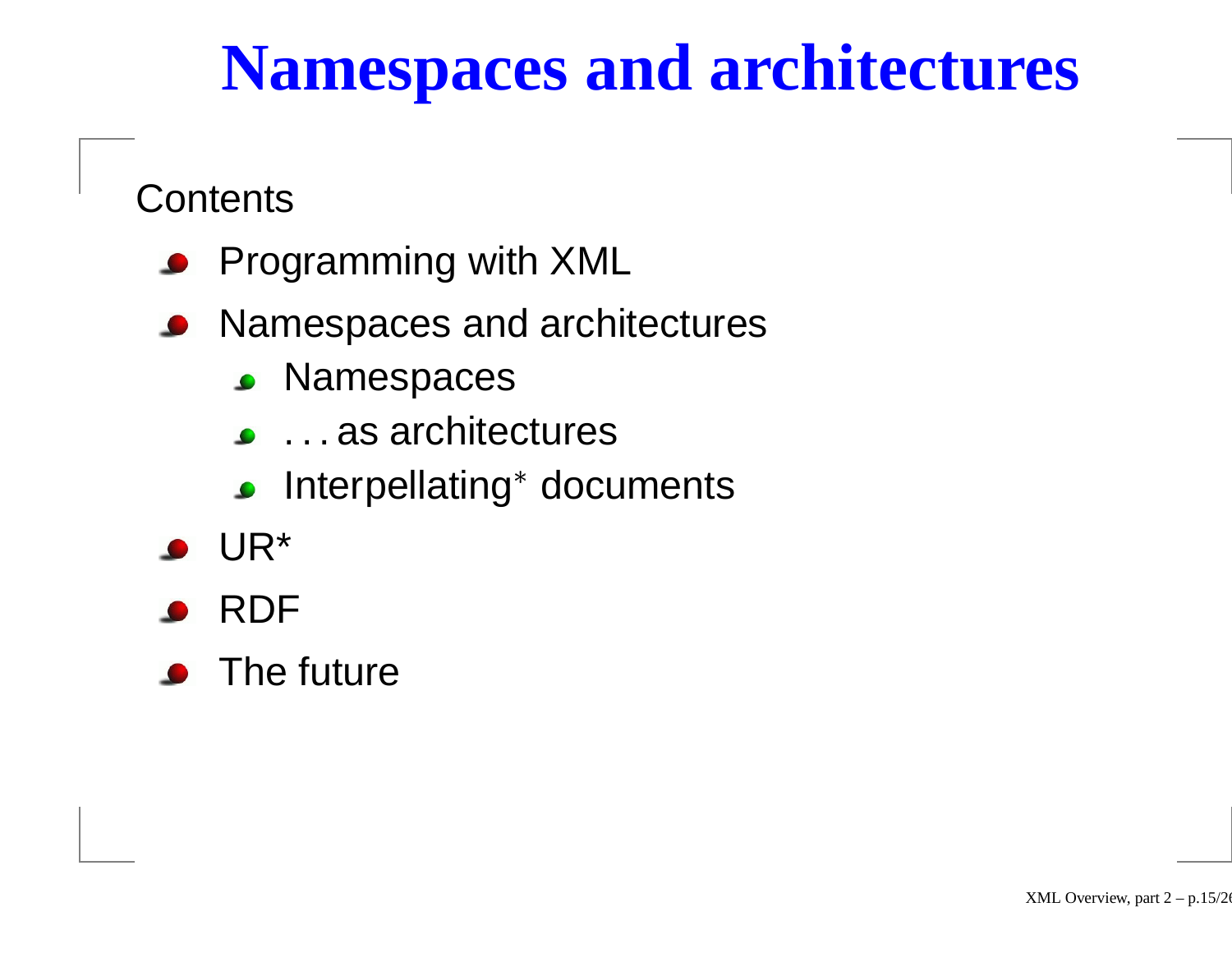# **Namespaces**

- Namespaces allow you to link element types to 'owners', and hence to syntax and semantics
- A bit like DTDs, but without syntax checking
- Named by URIs, which are opaque not dereferencable
- Default namespace; but watch attributes

```
<myformat>
  <mytitle>Pretty picture</mytitle>
  <x:hdx xmlns:x='http://www.starlink.ac.uk/HDX'>
    <x:ndx x:uri="http://example.edu/myfile.fits" title="awww"/>
  \langle x:hdx\rangle<html xmlns="http://www.w3.org/TR/REC-xhtml">
    <head><title>HTML title</title></head>
    <body><p><a href="http://www.nowhere.com"></p></body>
  </html>
</myformat>
```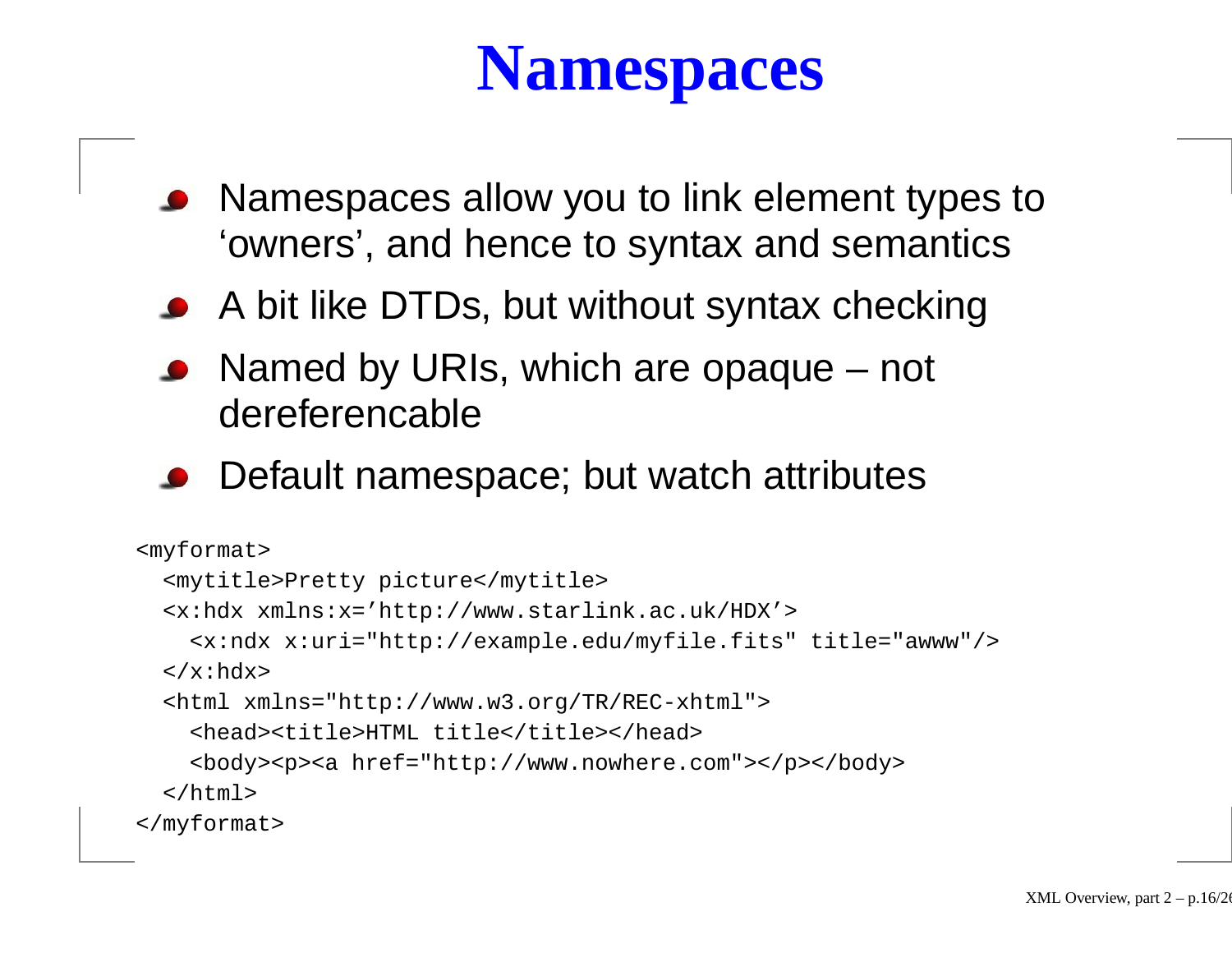#### **. . . as architectures**

- Like (old) architectures: ideal for 'loose collaboration' between originators of DTDs
- Extract specialised 'view' of an XML document

```
<myformat
 xmlns:n='http://www.starlink.ac.uk/HDX'>
  <link n:name='data'>
   http://example.edu/myfile.fits</link>
</myformat>
```
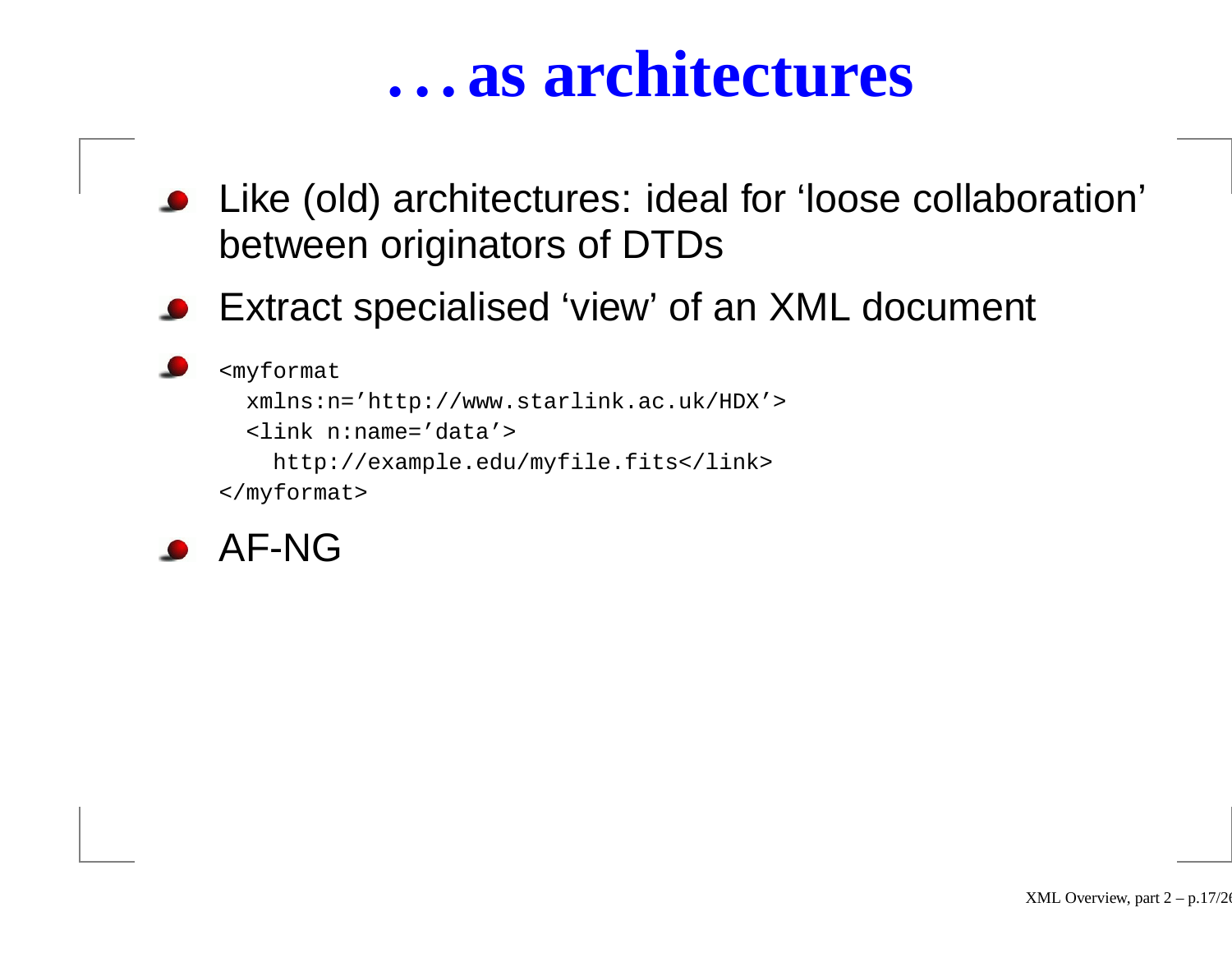- **Interpellating<sup>\*</sup> documents**<br>automatically extract 'our' syntax from the<br>f we den't knew or eare about Can automatically extract 'our' syntax from the mess of stuff we don't know or care about
- Namespace stuff can be hidden in DTD, to some extent
- Simple but generic transformation
- Lowers barriers to using our software

```
<myformat
 xmlns:n='http://www.starlink.ac.uk/HDX'>
  <link n:name='data'>
   http://example.edu/myfile.fits</link>
</myformat>
```
#### to

```
<data uri="http://example.edu/myfile.fits"/>
```
look it up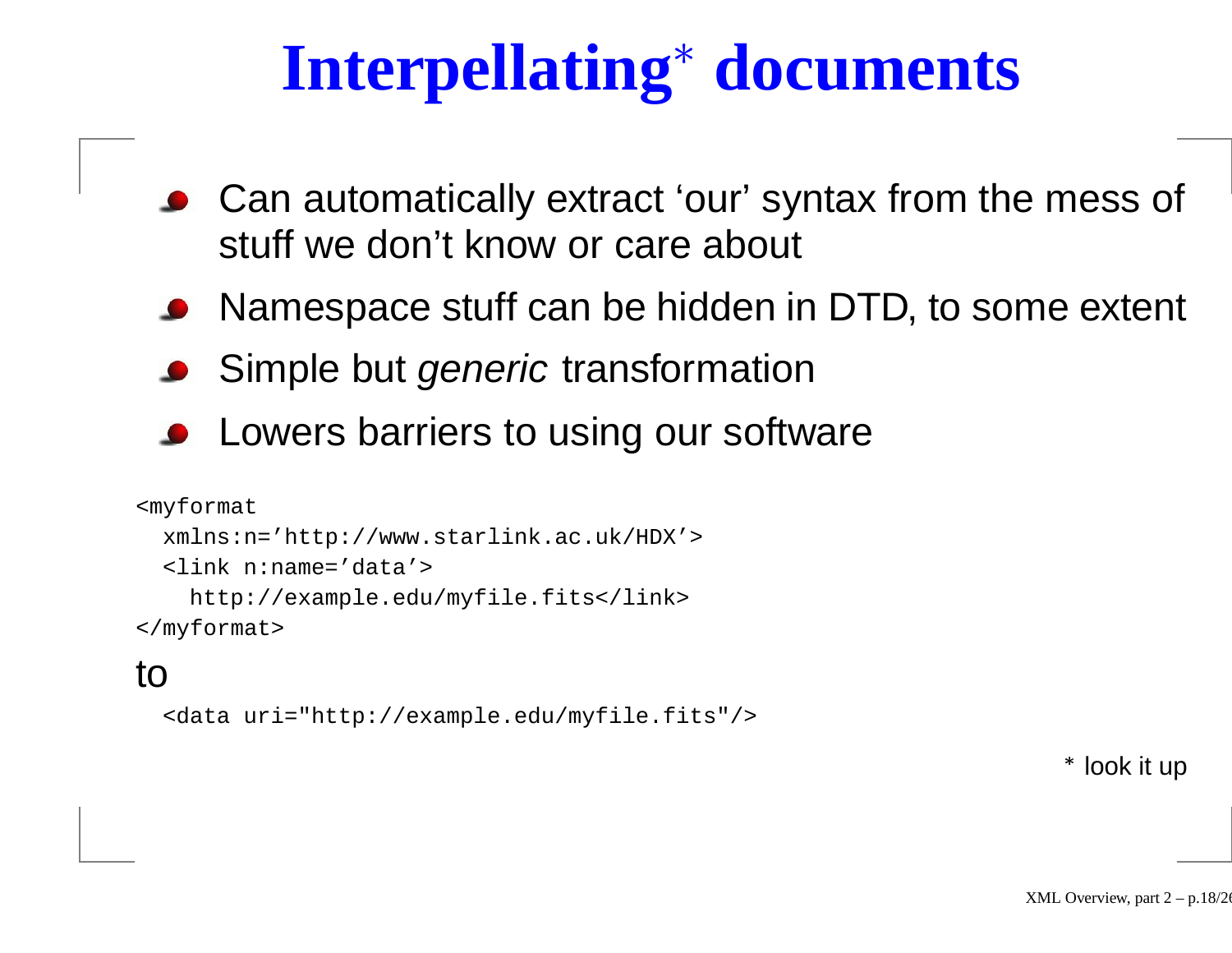## **UR\***

#### Contents

- **Programming with XML**
- **Namespaces and architectures**
- $\bullet$  UR\*
	- **J.** URIs, URNs and URLs
	- URI vs. URL vs. URN
- RDF
- The future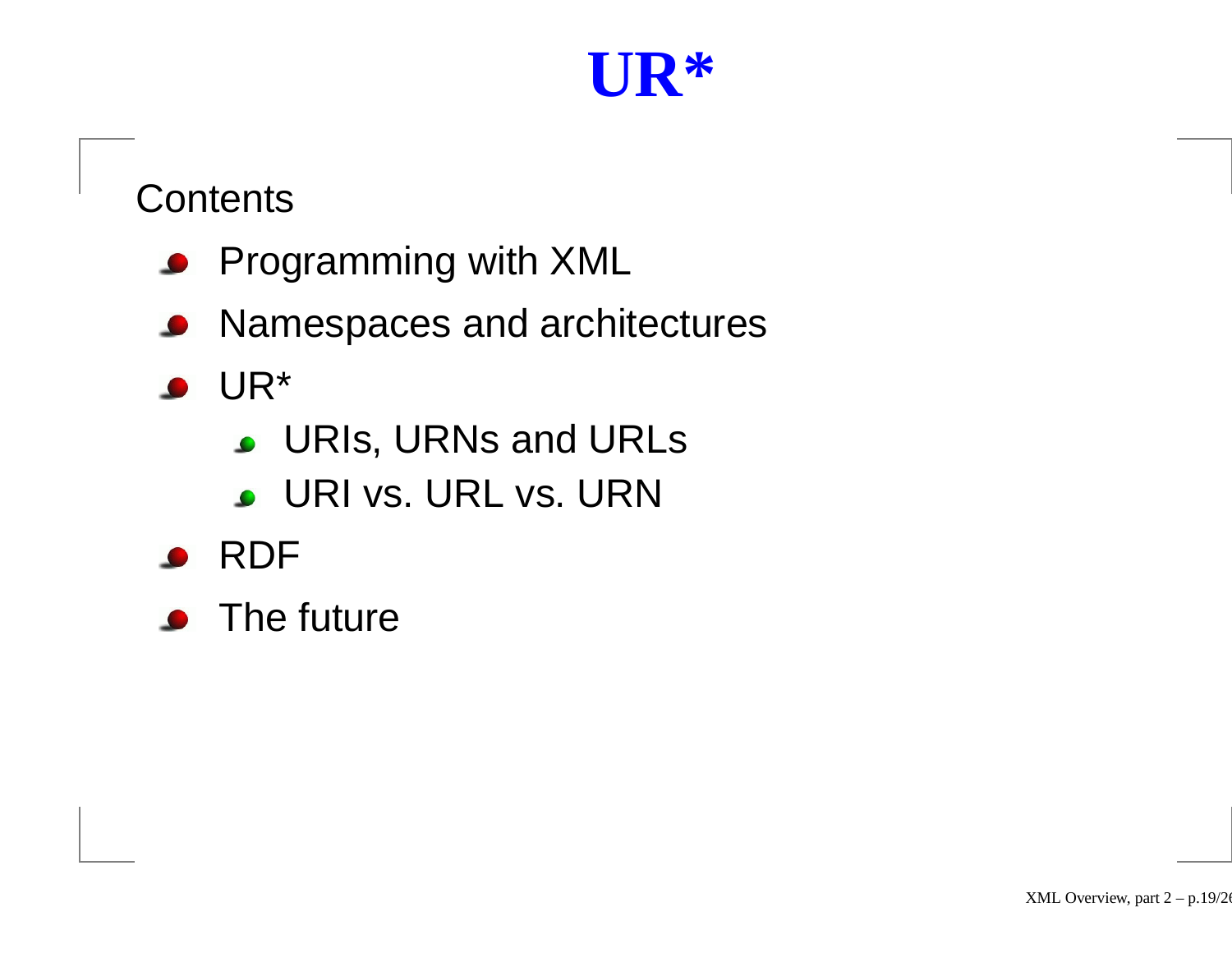## **URIs, URNs and URLs**

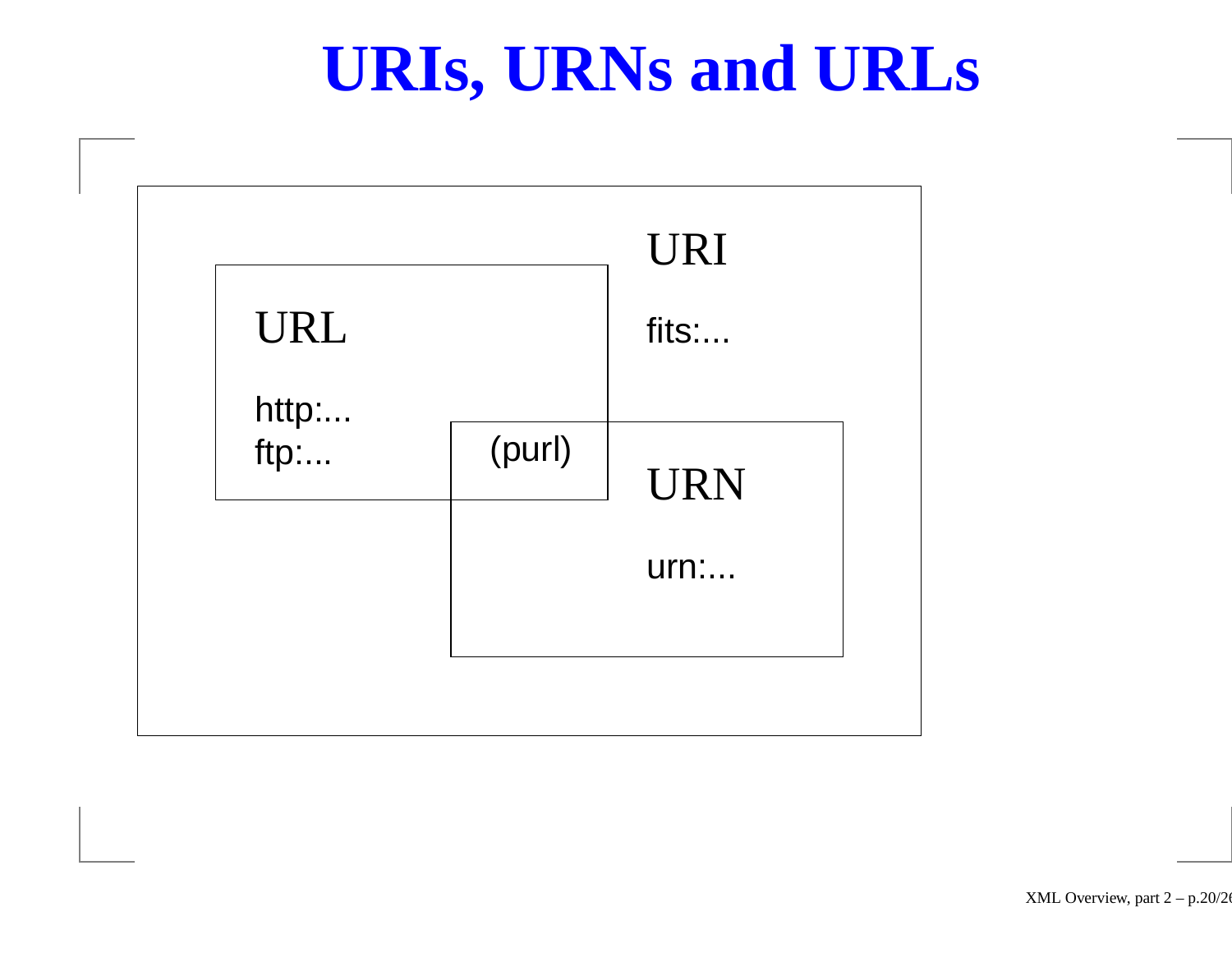# **URI vs. URL vs. URN**

- URIs are general *names* for resources (RFC 2396)
- URLs are URIs with *location* info
- URNs are URIs with "an institutional commitment to persistence"
- . . . either RFC 2141 (urn:...), or PURLs ([http://purl](http://purl.oclc.org/OCLC/PURL/INET96).[oclc](http://purl.oclc.org/OCLC/PURL/INET96).[org/OCLC/PURL/INET](http://purl.oclc.org/OCLC/PURL/INET96)96)
- So (URI or URN) to URL needs *resolver* service
- URIs are either 'hierarchical' or 'non-hierarchical'; former are slightly manipulable ('up', 'relative', etc, requiring resolution), latter are opaque
- Needn't correspond to a single file
- **•** Fragments resolved at client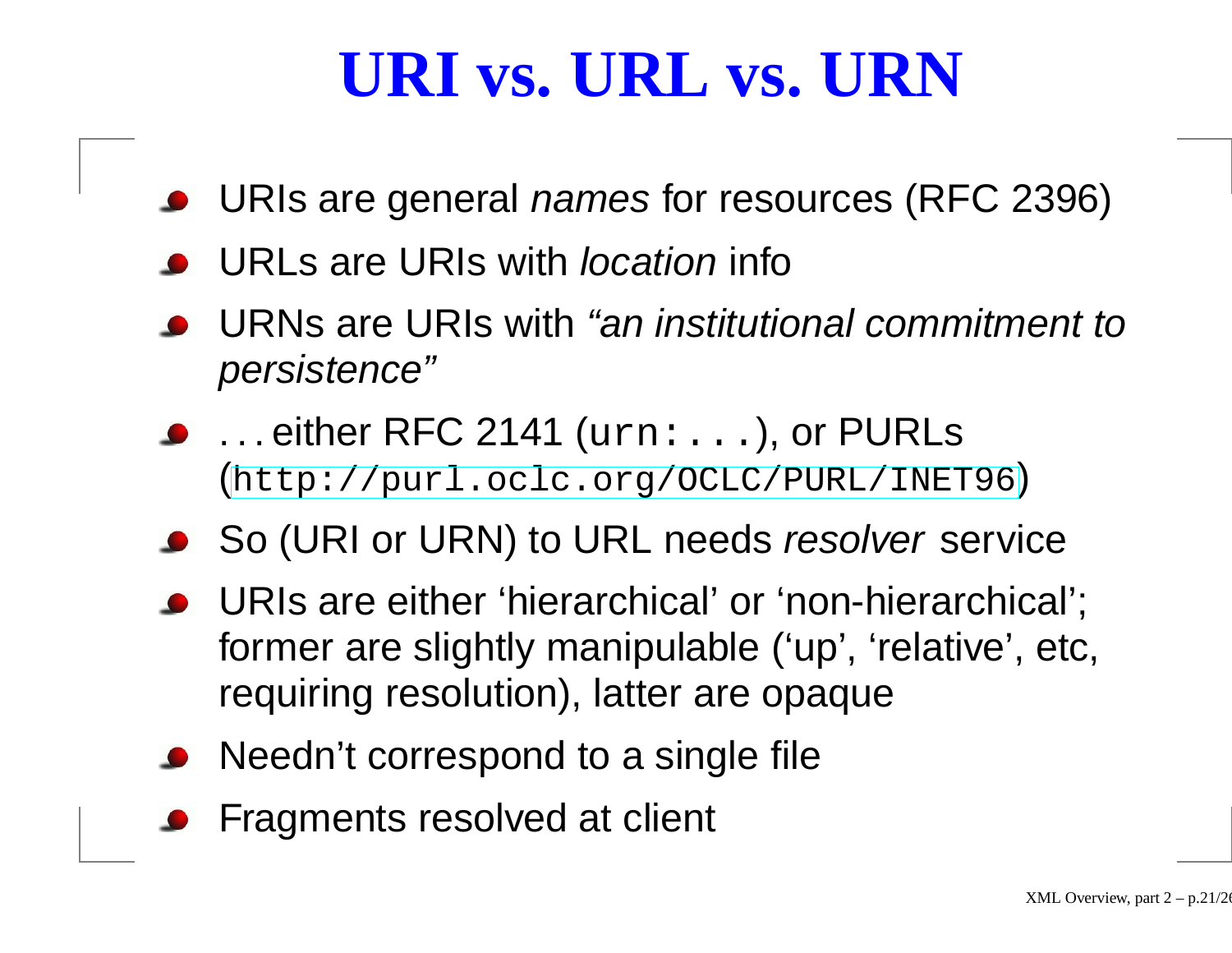# **RDF**

#### Contents

- **Programming with XML**
- **Namespaces and architectures**
- UR\*
- RDF
	- RDF for metadata
	- RDF illustrated
	- RDF data model
- The future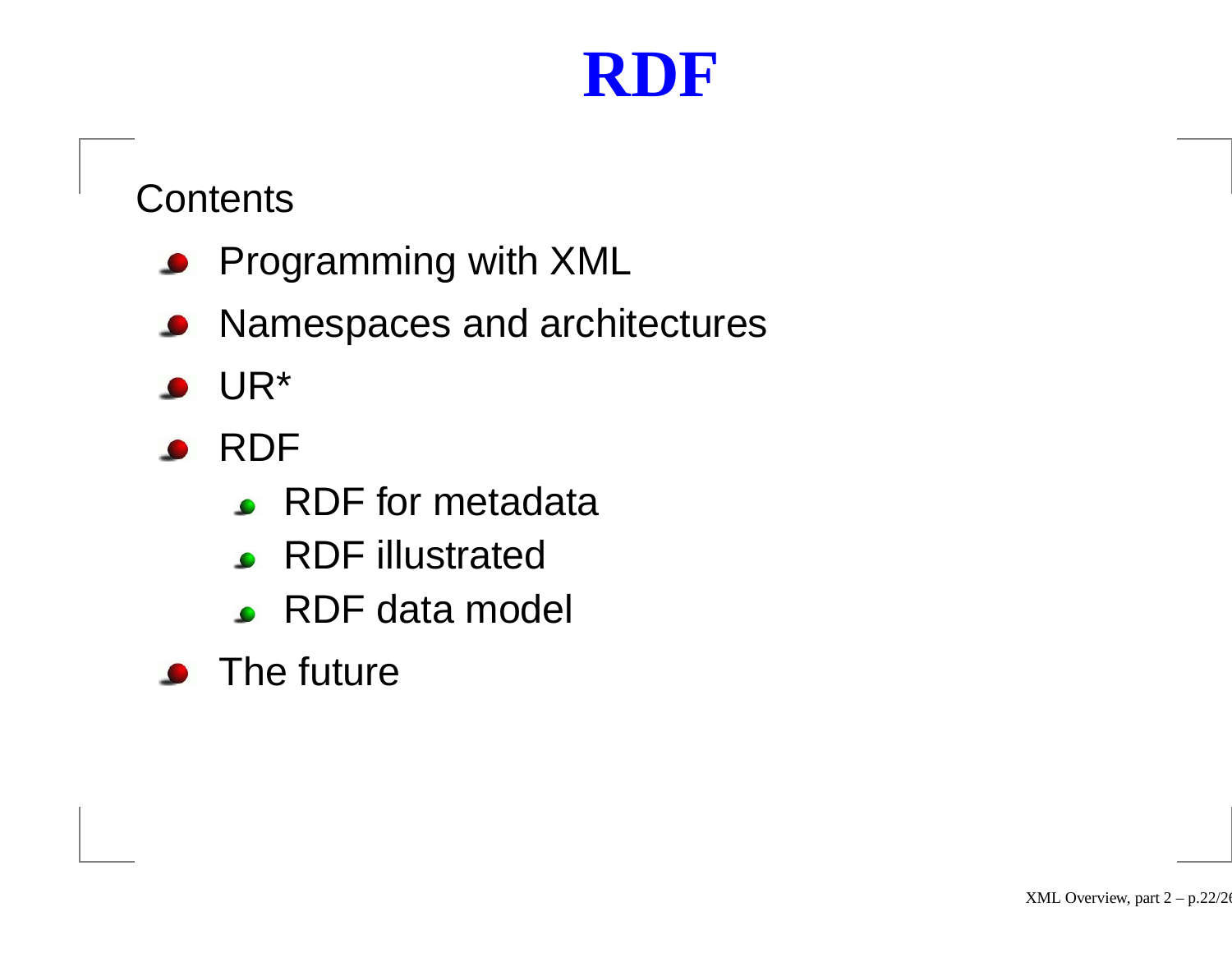## **RDF for metadata**

- RDF is a *framework* for metadata
- The Right Thing, even though there are few tools as yet
- An *RDF Schema* is a vocabulary, or *ontology*
- XML notation, 'Notation 3', others. . .
- Hasn't yet found much traction, though the user story is very attractive
- The Semantic Web will take over the world (maybe)
- Should be easy to add *post hoc*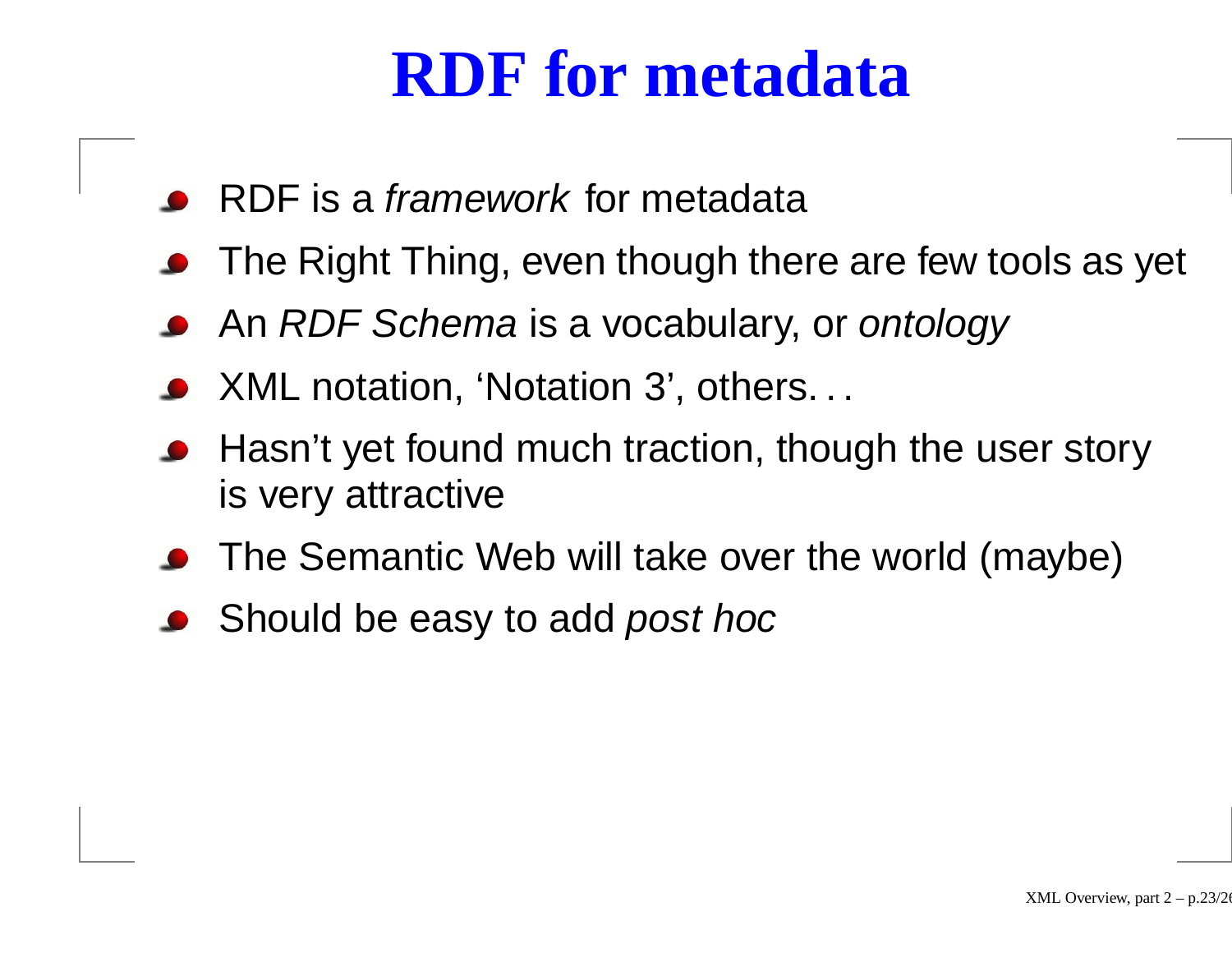#### **RDF illustrated**

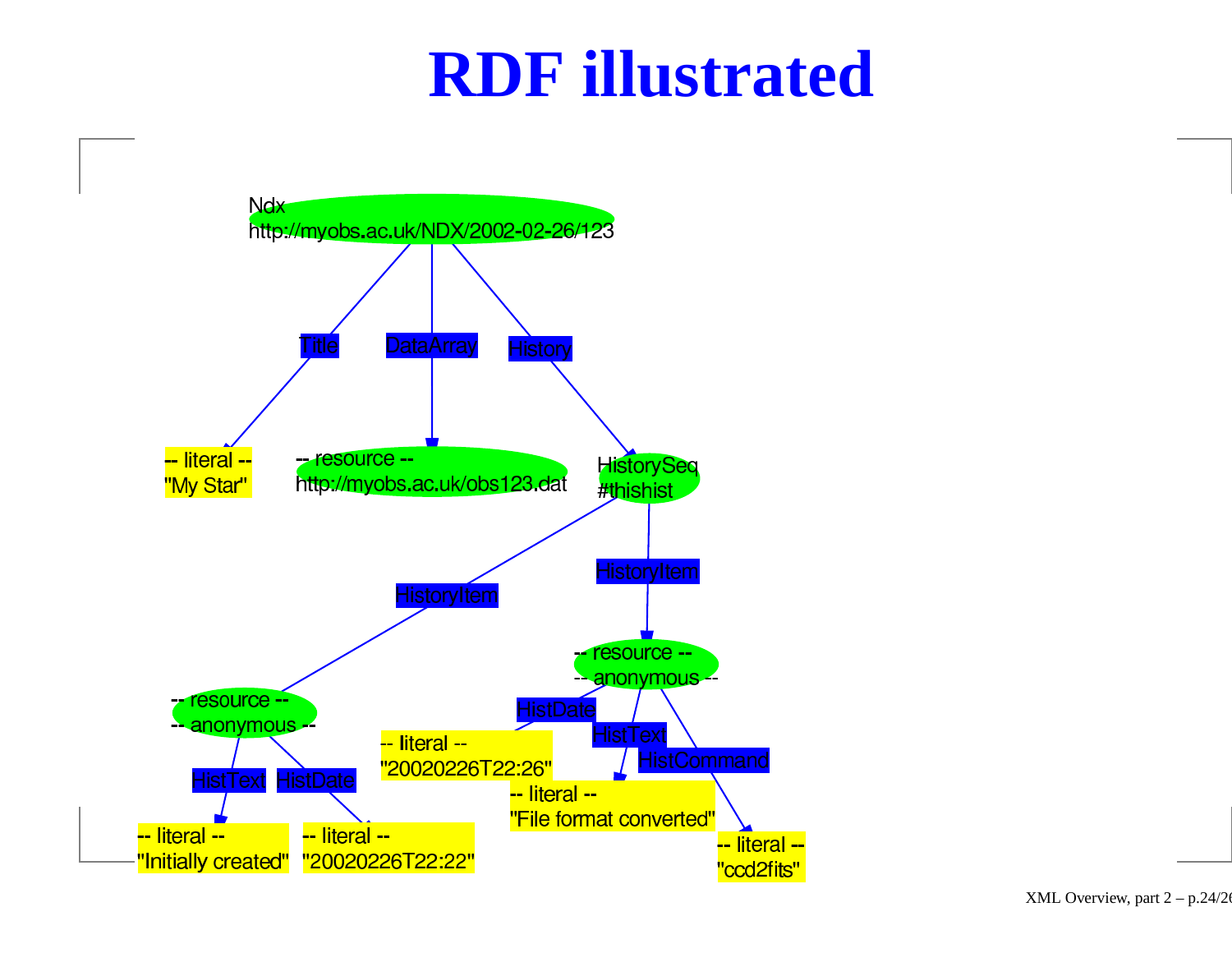## **RDF data model**

- RDF data model: 'resources have properties which are resources'
- More primitive than XML (a directed graph rather than a tree)
- . . . is distinct from, and independent of, RDF-for-metadata: more generic idea, clarifying